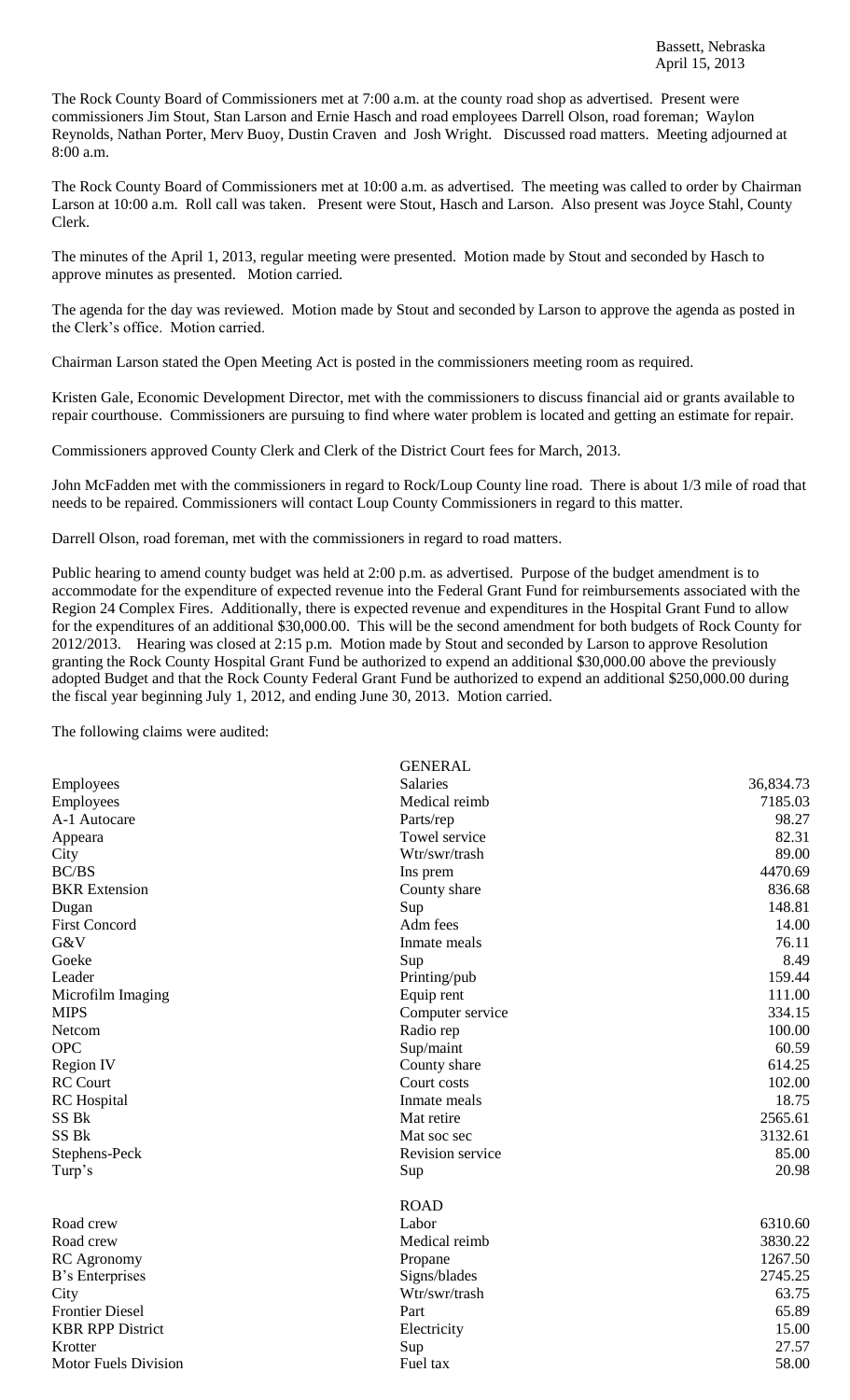| <b>NMC</b><br>Parts/rep                                                                 | 5612.88            |
|-----------------------------------------------------------------------------------------|--------------------|
| Northern Plains<br>Part/labor/material                                                  | 460.49             |
| <b>OPC</b><br>Sup                                                                       | 44.99              |
| <b>RC</b> Tire<br><b>Tires</b>                                                          | 1624.00            |
| NE Safety Center<br>Training                                                            | 170.00             |
| Sandhill Equipment<br>Sup                                                               | 441.60             |
| SS Bk<br>Mat retire                                                                     | 425.85             |
| SS Bk<br>Mat soc sec                                                                    | 775.79             |
| Turp's<br>Sup/toolbox                                                                   | 1108.81            |
| <b>US Bank</b><br>Fuel                                                                  | 160.59             |
|                                                                                         |                    |
| <b>EMPLOYMENT SECURITY</b>                                                              |                    |
| NE U.C. Fund<br>Benefit charge                                                          | 4248.00            |
|                                                                                         |                    |
| <b>LIBRARY</b>                                                                          |                    |
| <b>Salaries</b><br>Employees                                                            | 2519.00            |
| SS Bk<br>Mat retire                                                                     | 170.03             |
| SS <sub>Bk</sub><br>Mat soc sec                                                         | 192.71             |
|                                                                                         |                    |
| <b>INHERITANCE</b>                                                                      |                    |
| <b>NPPD</b><br>Electricity                                                              | 250.00             |
|                                                                                         |                    |
| 911 EMERGENCY EQUIPMENT                                                                 |                    |
| Maint<br>GeoComm                                                                        | 842.44             |
| <b>Industrial Tower</b><br>Tower rent                                                   | 343.33             |
| <b>NNTC</b><br>Service                                                                  | 27.39              |
| O'Neill Electric Motor<br>Parts/rep                                                     | 147.35             |
|                                                                                         |                    |
| <b>WEED</b>                                                                             |                    |
| Employee<br>Salary/medical reimb                                                        | 1304.27            |
| SS Bk<br>Mat retire                                                                     | 44.93              |
| SS Bk<br>Mat soc sec                                                                    | 90.22              |
| Verizon<br>Service                                                                      | 53.22              |
|                                                                                         |                    |
| <b>AMBULANCE</b>                                                                        |                    |
| City<br>Rent                                                                            | 200.00             |
| Verizon<br>Service                                                                      | 42.78              |
|                                                                                         |                    |
|                                                                                         |                    |
| <b>EMERGENCY MANAGEMENT</b>                                                             |                    |
| <b>Salaries</b><br>Employees                                                            | 5083.19            |
| Medical reimb<br>Employee                                                               | 479.01             |
| <b>BC/BS</b><br>Ins prem                                                                | 638.37             |
| 1 <sup>st</sup> Ntl Bank<br>Subscription/meals                                          | 22.82              |
| Goeke<br>Sup                                                                            | 89.97              |
| SS Bk<br>Mat retire                                                                     | 343.12             |
| SS Bk<br>Mat soc sec                                                                    | 388.26             |
| Scott's<br>Fuel                                                                         | 233.60             |
| <b>Simple Solutions</b><br>Equip rep                                                    | 75.00              |
|                                                                                         |                    |
| EMERGENCY MANAGEMENT GRANT/COMM                                                         |                    |
| GeoComm<br>Maint                                                                        | 689.26             |
| <b>Industrial Tower</b><br>Tower rent                                                   | 280.91             |
| <b>NNTC</b><br>Service                                                                  | 22.41              |
| O'Neill Electric Motor<br>Parts/rep                                                     | 120.55             |
|                                                                                         |                    |
| EMERGENCY MANAGEMENT GRANT/FEDERAL                                                      |                    |
| <b>RC</b> Agronomy<br>Region 24 Complex Fires                                           | 8059.50            |
| Ainsworth Fire & Rescue<br>Region 24 Complex Fires                                      | 39,581.65          |
| Region 24 Complex Fires<br>Ansley FD                                                    | 300.00             |
| Arcadia FD<br>Region 24 Complex Fires                                                   | 1596.00            |
| Region 24 Complex Fires (fuel)<br><b>Judy Arrowsmith</b>                                | 3179.29            |
| <b>Axtell VFD</b><br>Region 24 Complex Fires                                            | 1840.00            |
| <b>Bartlett FD</b><br>Region 24 Complex Fires                                           | 1660.00            |
| Region 24 Complex Fires<br><b>Bassett VFD</b>                                           | 39,965.50          |
| Region 24 Complex Fires<br><b>Bayard VFD</b>                                            | 492.00             |
| Region 24 Complex Fires<br><b>Brewster FD</b>                                           | 3029.70            |
| Region 24 Complex Fires<br><b>Bridgeport FD</b>                                         | 492.00             |
| <b>Brown Co RFPD</b><br>Region 24 Complex Fires                                         | 7165.00            |
| Region 24 Complex Fires<br><b>Brown Co Ambulance</b>                                    | 735.77             |
| Region 24 Complex Fires<br>Brown Co Road Dept                                           | 2196.42            |
| <b>Burwell FD</b><br>Region 24 Complex Fires                                            | 4545.50            |
| Region 24 Complex Fires<br><b>Cass Construction</b>                                     | 2782.50            |
| Chappell VFD<br>Region 24 Complex Fires                                                 | 1152.00            |
| Cherry Co Hospital<br>Region 24 Complex Fires                                           | 1430.55            |
| Region 24 Complex Fires<br>Cherry Co Road Dept                                          | 8674.00            |
| Coyote Construction<br>Region 24 Complex Fires<br>Region 24 Complex Fires<br>Dunning FD | 4080.00<br>3888.78 |